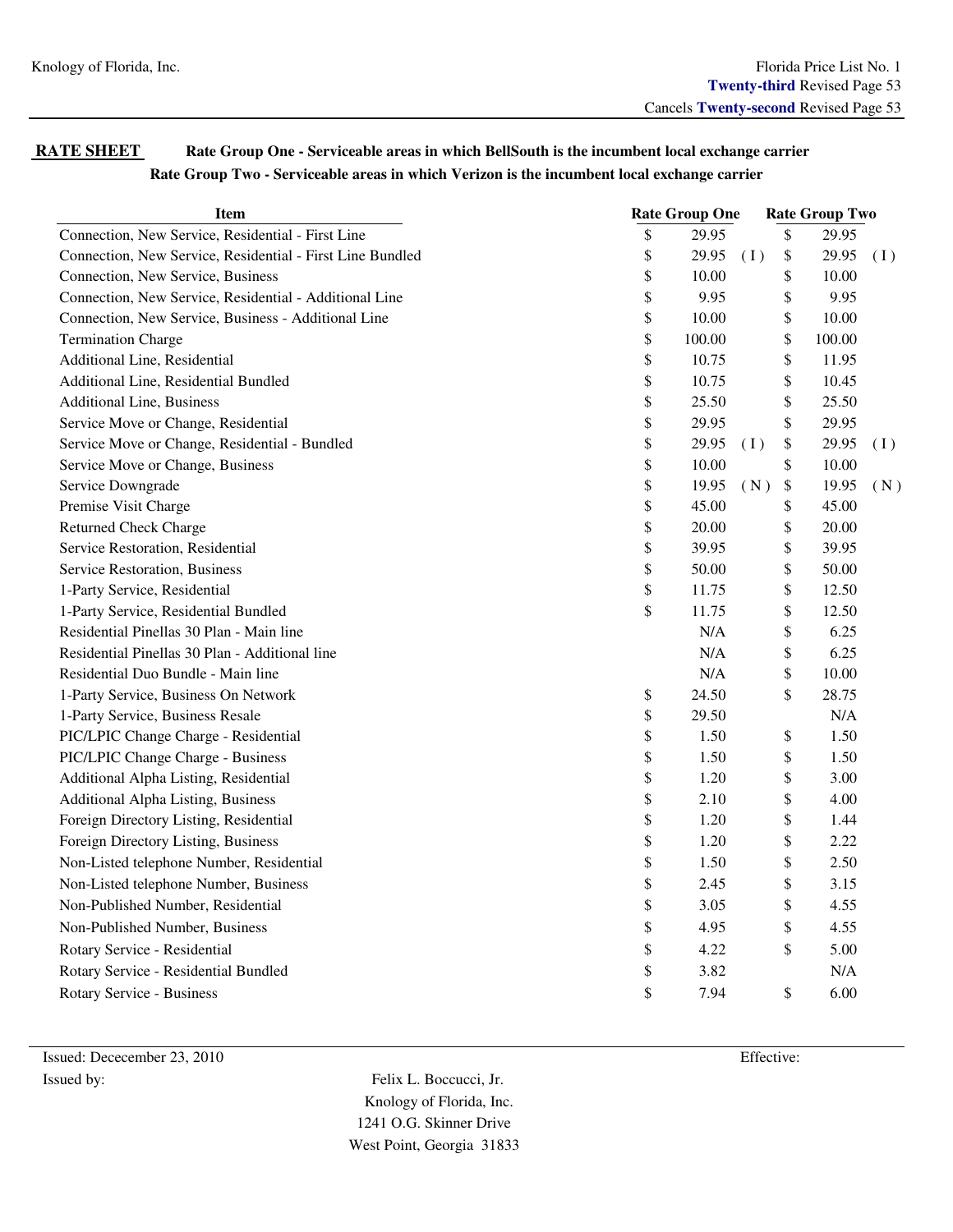| <b>RATE SHEET</b> | Rate Group One - Serviceable areas in which BellSouth is the incumbent local exchange carrier |
|-------------------|-----------------------------------------------------------------------------------------------|
|                   | Rate Group Two - Serviceable areas in which Verizon is the incumbent local exchange carrier   |

| <b>Item</b>                                                      | <b>Rate Group One</b> |       |                   | <b>Rate Group Two</b> |       |  |
|------------------------------------------------------------------|-----------------------|-------|-------------------|-----------------------|-------|--|
| Anonymous Call Rejection - Residential                           | \$                    | 4.00  | $\mathcal{L}$     | \$                    | 2.50  |  |
| Anonymous Call Rejection - Residential Bundled                   | \$                    | 3.20  | $\mathcal{L}$     | \$                    | 2.50  |  |
| Anonymous Call Rejection - Business                              | \$                    | 4.12  |                   | \$                    | 0.95  |  |
| Automatic Call Back - Residential                                | \$                    | 5.15  |                   | \$                    | 4.50  |  |
| Automatic Call Back - Residential Bundled                        | \$                    | 4.67  |                   | \$                    | 4.50  |  |
| Automatic Call Back - Business                                   | \$                    | 4.64  |                   | \$                    | 5.75  |  |
| Automatic Recall - Residential                                   | \$                    | 6.00  | (I)               | \$                    | 4.50  |  |
| Automatic Recall - Residential Bundled                           | \$                    | 4.80  | $($ $\Gamma$      | \$                    | 4.50  |  |
| Automatic Recall - Business                                      | \$                    | 5.15  |                   | \$                    | 5.75  |  |
| Call Forwarding - Residential                                    | \$                    | 5.00  | $($ $\Gamma$      | \$                    | 3.50  |  |
| Call Forwarding - Residential Bundled                            | \$                    | 4.00  | $($ $\Gamma$      | \$                    | 3.50  |  |
| Call Forwarding - Business                                       | \$                    | 4.64  |                   | \$                    | 4.75  |  |
| Distinctive Ringing - Residential                                | \$                    | 5.00  | $\textcircled{1}$ | \$                    | 4.50  |  |
| Distinctive Ringing - Residential Bundled                        | \$                    | 4.00  | $($ I             | \$                    | 4.50  |  |
| Distinctive Ringing - Business                                   | \$                    | 4.64  |                   | \$                    | 8.75  |  |
| Selective Call Acceptance - Residential                          | \$                    | 4.12  |                   | \$                    | 4.50  |  |
| Selective Call Acceptance - Residential Bundled                  | \$                    | 3.73  |                   | \$                    | 4.50  |  |
| Selective Call Acceptance - Business                             | \$                    | 4.64  |                   | \$                    | 5.75  |  |
| Selective Call Forwarding - Residential                          | \$                    | 5.00  | $($ $\Gamma$      | \$                    | 4.50  |  |
| Selective Call Forwarding - Residential Bundled                  | \$                    | 4.00  | $($ I             | \$                    | 4.50  |  |
| Selective Call Forwarding - Business                             | \$                    | 5.15  |                   | \$                    | 5.75  |  |
| Selective Call Rejection - Residential                           | \$                    | 4.12  |                   | \$                    | 4.50  |  |
| Selective Call Rejection - Residential Bundled                   | \$                    | 3.73  |                   | \$                    | 4.50  |  |
| Selective Call Rejection - Business                              | \$                    | 4.64  |                   | \$                    | 3.80  |  |
| Intelli-Ring - Residential                                       | \$                    | 5.15  |                   | \$                    | 5.50  |  |
| Intelli-Ring - Residential Bundled                               | \$                    | 4.67  |                   | \$                    | 5.50  |  |
| Intelli-Ring - Business                                          | \$                    | 9.27  |                   | \$                    | 8.75  |  |
| Speed Calling (8) - Residential                                  | \$                    | 4.50  | $($ I             | \$                    | 2.50  |  |
| Speed Calling (8) - Residential Bundled                          | \$                    | 3.60  | (R)               | \$                    | 2.50  |  |
| Speed Calling (8) - Business                                     | \$                    | 3.09  |                   | \$                    | 3.80  |  |
| Three-Way Calling - Residential                                  | \$                    | 6.00  | $($ $\Gamma$      | \$                    | 4.50  |  |
| Three-Way Calling - Residential Bundled                          | \$                    | 4.80  | (I)               | \$                    | 4.50  |  |
| Three-Way Calling - Business                                     | \$                    | 4.12  |                   | \$                    | 5.75  |  |
| Simultaneous Ring - Residential                                  | \$                    | 12.88 |                   | \$                    | 12.50 |  |
| Simultaneous Ring - Residential Bundled                          | \$                    | 11.65 |                   |                       | N/A   |  |
| Simultaneous Ring - Business                                     | \$                    | 12.88 |                   | \$                    | 12.50 |  |
| Simultaneous Ring Non-Recurring Programming charge - Res. & Bus. | \$                    | 30.00 |                   | \$                    | 30.00 |  |

Issued: March 29, 2006 Effective: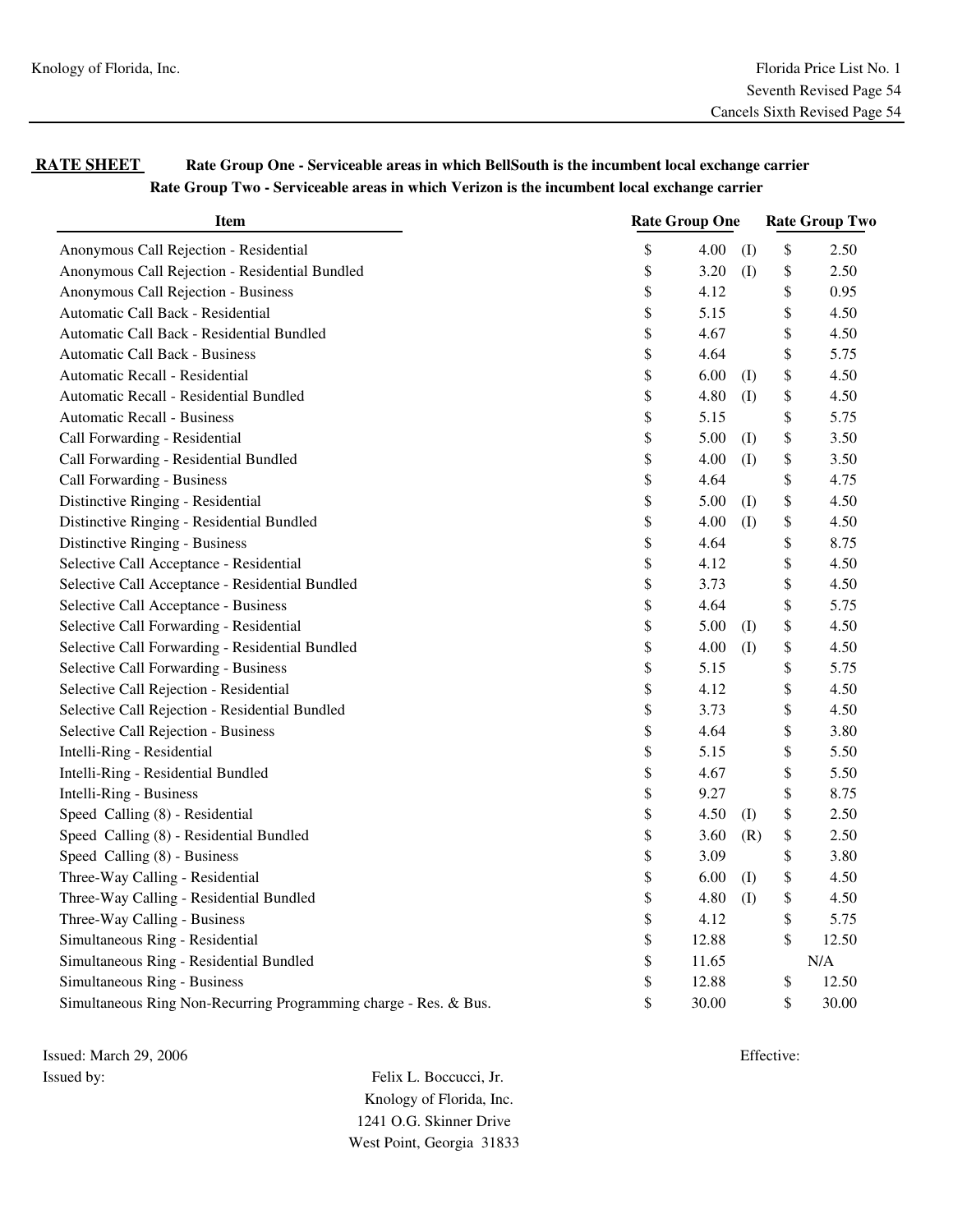## **RATE SHEET** Rate Group One - Serviceable areas in which BellSouth is the incumbent local exchange carrier  **Rate Group Two - Serviceable areas in which Verizon is the incumbent local exchange carrier**

| <b>Item</b>                                                      | <b>Rate Group One</b> |       |                               | <b>Rate Group Two</b> |       |     |
|------------------------------------------------------------------|-----------------------|-------|-------------------------------|-----------------------|-------|-----|
| Calling Number Identification - Residential                      | \$                    | 8.00  | \$                            |                       | 6.50  |     |
| Calling Number Identification - Residential Bundled              | \$                    | 6.40  | \$                            |                       | 6.50  |     |
| Calling Number Identification - Business                         | \$                    | 7.73  | \$                            |                       | 10.50 |     |
| Calling Name & Number Identification - Residential               | \$                    | 9.00  | \$                            |                       | 6.75  |     |
| Calling Name & Number Identification - Residential Bundled       | \$                    | 7.20  | \$                            |                       | 6.75  |     |
| Calling Name & Number Identification - Business                  | \$                    | 10.30 | \$                            |                       | 11.50 |     |
| Call Waiting with Cancel Call Waiting - Residential              | \$                    | 7.00  | \$                            |                       | 5.00  |     |
| Call Waiting with Cancel Call Waiting - Residential Bundled      | \$                    | 5.60  | \$                            |                       | 5.00  |     |
| Call Waiting with Cancel Call Waiting - Business                 | \$                    | 6.18  | \$                            |                       | 5.75  |     |
| <b>Residential Smart Choice</b>                                  | \$                    | 21.58 | \$                            |                       | 16.00 |     |
| <b>Residential Smart Choice Bundled</b>                          | \$                    | 19.00 | \$                            |                       | 14.95 |     |
| Call Forwarding Remote Access - Residential                      | \$                    | 6.18  | \$                            |                       | 5.00  |     |
| Call Forwarding Remote Access - Residential Bundled              | \$                    | 5.59  | \$                            |                       | 5.00  |     |
| Call Forwarding Remote Access - Business                         | \$                    | 8.24  | \$                            |                       | 7.00  |     |
| Call Forward Busy Line - Residential                             | \$                    | 1.03  | \$                            |                       | 1.00  |     |
| Call Forward Busy Line - Residential Bundled                     | \$                    | 0.94  | \$                            |                       | 1.00  |     |
| Call Forward Busy Line - Business                                | \$                    | 4.12  | \$                            |                       | 1.00  |     |
| Call Forward Don't Answer - Residential                          | \$                    | 1.03  | \$                            |                       | 1.00  |     |
| Call Forward Don't Answer - Residential Bundled                  | \$                    | 0.94  | \$                            |                       | 1.00  |     |
| Call Forward Don't Answer - Business                             | \$                    | 4.12  | \$                            |                       | 1.00  |     |
| Call Forward Permanent - Service - Residential                   | \$                    | 12.50 | \$                            |                       | 12.50 |     |
| Call Forward Permanent - Service - Business                      | \$                    | 18.50 | \$                            |                       | 18.50 |     |
| Local Directory Assistance Calls                                 | \$                    | 1.50  | \$<br>$\left( \Gamma \right)$ |                       | 1.50  | (I) |
| Local Directory Assistance Call Block                            | \$                    | 4.12  | \$                            |                       | 4.00  |     |
| <b>Toll Restriction</b>                                          |                       | Free  |                               | Free                  |       |     |
| Station to Station customer dialed local credit card call        | \$                    | 0.70  | \$                            |                       | 0.70  |     |
| Station to station operator assisted local call                  | \$                    | 1.00  | \$                            |                       | 1.00  |     |
| Person to person operator assisted local call                    | \$                    | 2.80  | \$                            |                       | 2.80  |     |
| Calling Number Delivery Blocking Permanent - Residential         | \$                    | 5.15  | \$                            |                       | 4.00  |     |
| Calling Number Delivery Blocking Permanent - Residential Bundled | \$                    | 4.67  | \$                            |                       | 4.53  |     |
| Calling Number Delivery Blocking Permanent - Business            | \$                    | 4.75  | \$                            |                       | 4.75  |     |
| <b>Business PBX Trunk Service</b>                                |                       |       |                               |                       |       |     |

Combination  $\qquad \qquad$  N/A

Issued: August 18, 2010 Effective: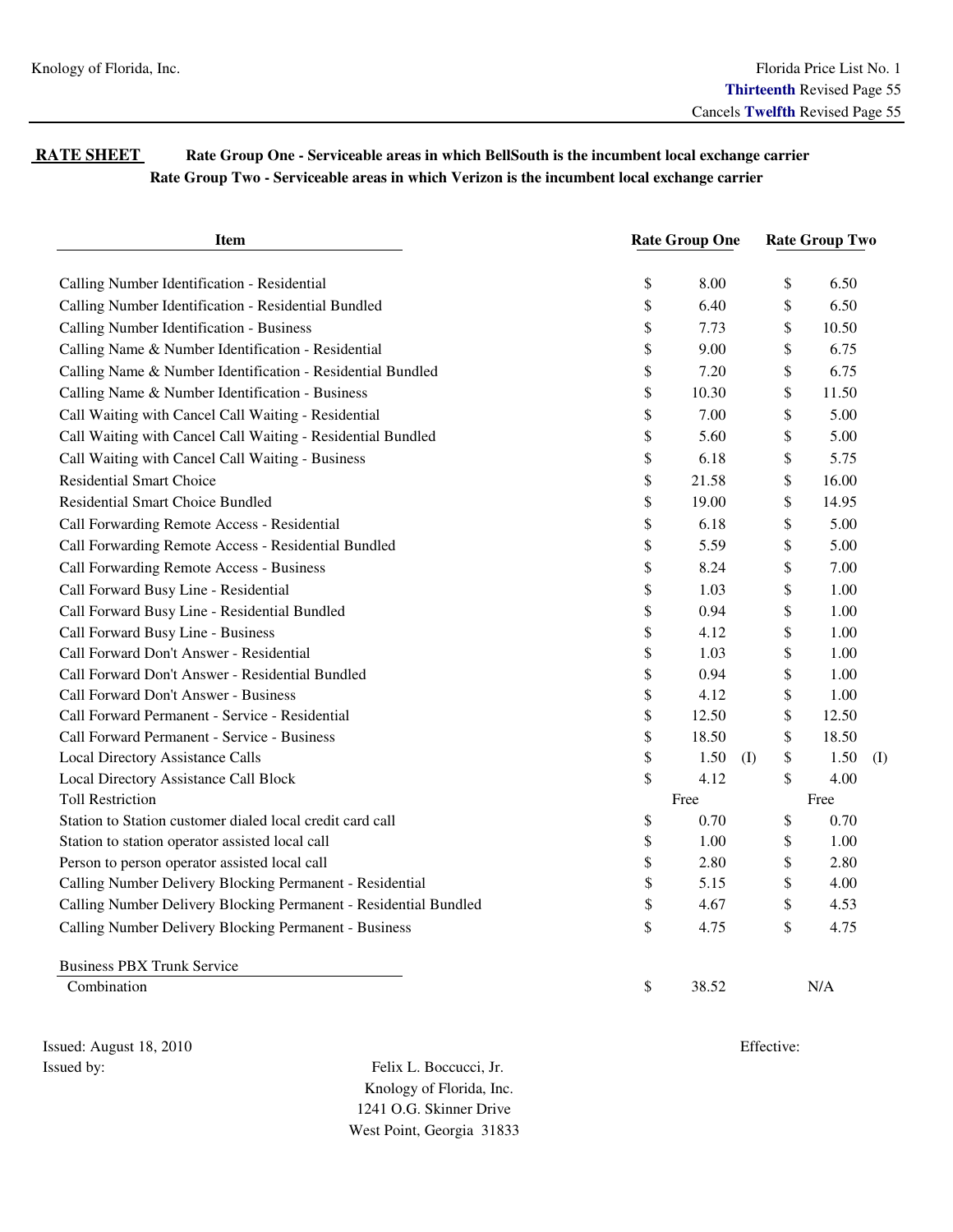## **RATE SHEET** Rate Group One - Serviceable areas in which BellSouth is the incumbent local exchange carrier  **Rate Group Two - Serviceable areas in which Verizon is the incumbent local exchange carrier**

| <b>Item</b>                                                                       | <b>Rate Group One</b> |              | <b>Rate Group Two</b> |           |     |  |
|-----------------------------------------------------------------------------------|-----------------------|--------------|-----------------------|-----------|-----|--|
| Residential Voice Mail                                                            | \$                    | 7.16         | \$                    | 4.75      |     |  |
| Residential Voice Mail - Bundled                                                  | \$                    | 6.48         | \$                    | 4.75      |     |  |
| Residential Stand Alone Voice Mail service (per box)                              | \$                    | 7.21         | \$                    | 4.75      |     |  |
| Residential Stand Alone Voice Mail service Bundled (per box)                      | \$                    | 6.53         |                       | N/A       |     |  |
| Business Stand Alone Voice Mail service (per box)                                 | \$                    | 8.00         | \$                    | 7.00      |     |  |
| Business Voice Mail (with no contract)                                            | \$                    | 9.27         | \$                    | 5.50      |     |  |
| Business Voice Mail w/ Pager & Personal Assistance (with no contract)             | \$                    | 14.00        | \$                    | 10.95     |     |  |
| Business Voice Mail Header Box (with no contract)                                 | \$                    | 9.27         |                       | N/A       |     |  |
| Business Voice Mail Personal Identification (PID) Box (with no contract)          | \$                    | 6.00         |                       | N/A       |     |  |
| Business Voice Mail (with 1 or 2 year contract)                                   | \$                    | 9.27         |                       | N/A       |     |  |
| Business Voice Mail w/ Pager & Personal Assistance (with 1 or 2 year contract)    | \$                    | 11.00        |                       | N/A       |     |  |
| Business Voice Mail Header Box (with 1 or 2 year contract)                        | \$                    | 5.50         |                       | N/A       |     |  |
| Business Voice Mail Personal Identification (PID) Box (with 1 or 2 year contract) | \$                    | 4.00         |                       | N/A       |     |  |
| Business Non Recurring Voice Mail Set up charge                                   | \$                    | 18.00        |                       | N/A       |     |  |
| Business Non Recurring Voice Mail Header Box Set up charge                        | \$                    | 18.00        |                       | N/A       |     |  |
| Business Non Recurring Voice Mail PID Box Set up charge                           | \$                    | 18.00        |                       | N/A       |     |  |
| <b>Enhanced Business Choice features:</b>                                         |                       |              |                       |           |     |  |
| Call Transfer                                                                     | \$                    | 5.00         | \$                    | 7.00      |     |  |
| Call Pickup                                                                       | \$                    | 0.50         | \$                    | 1.00      |     |  |
| Hold/Consultation                                                                 | \$                    | 2.00         | \$                    | 1.00      |     |  |
| User Transfer/Conferencing                                                        | \$                    | 7.00         | \$                    | 7.00      |     |  |
| User Transfer/Conferencing with Call Pickup                                       | \$                    | 7.50         | \$                    | 7.50      |     |  |
| User Transfer/Conferencing with Call hold                                         | \$                    | 7.00         | \$                    | 7.00      |     |  |
| User Transfer/Conferencing with Call Pickup and Call Hold                         | \$                    | 7.50         | \$                    | 7.50      |     |  |
| Six Way Conference                                                                | \$                    | 12.00        | \$                    | 15.00     |     |  |
| Toll Restriction/Authorization Code                                               | \$                    | 3.75         | \$                    | 3.75      |     |  |
| Enhanced Business Choice (excludes Six Way Conference)                            | \$                    | 15.53        | \$                    | 15.00     |     |  |
| <b>Residential Bundled Plan</b>                                                   |                       |              | $$50.94$ (I) (T) \$   | 44.95 (N) |     |  |
| <b>Residential Limitless Plan</b>                                                 |                       | $$50.94$ (I) | \$                    | 44.95 (N) |     |  |
| Residential Limitless Plus Plan                                                   |                       | N/A          | \$                    | 49.95     | (I) |  |
| <b>Business Limitless Plan</b>                                                    | \$                    | 51.95        | \$                    | 51.95     |     |  |
| <b>Business Limitless Plus Plan</b>                                               |                       | N/A          | \$                    | 54.95     |     |  |
| Business Select (Caller ID, Call Waiting, Call Forwarding, 3 Way Calling)         |                       | N/A          | \$                    | 15.00     |     |  |
| Business Plus (Caller ID, Call Waiting, Call Forwarding, 3 Way Calling,           |                       | N/A          | \$                    | 23.00     |     |  |
| Auto Recall, IntelliRing)                                                         |                       |              |                       |           |     |  |

Issued: Janauary 4, 2008 Effective: